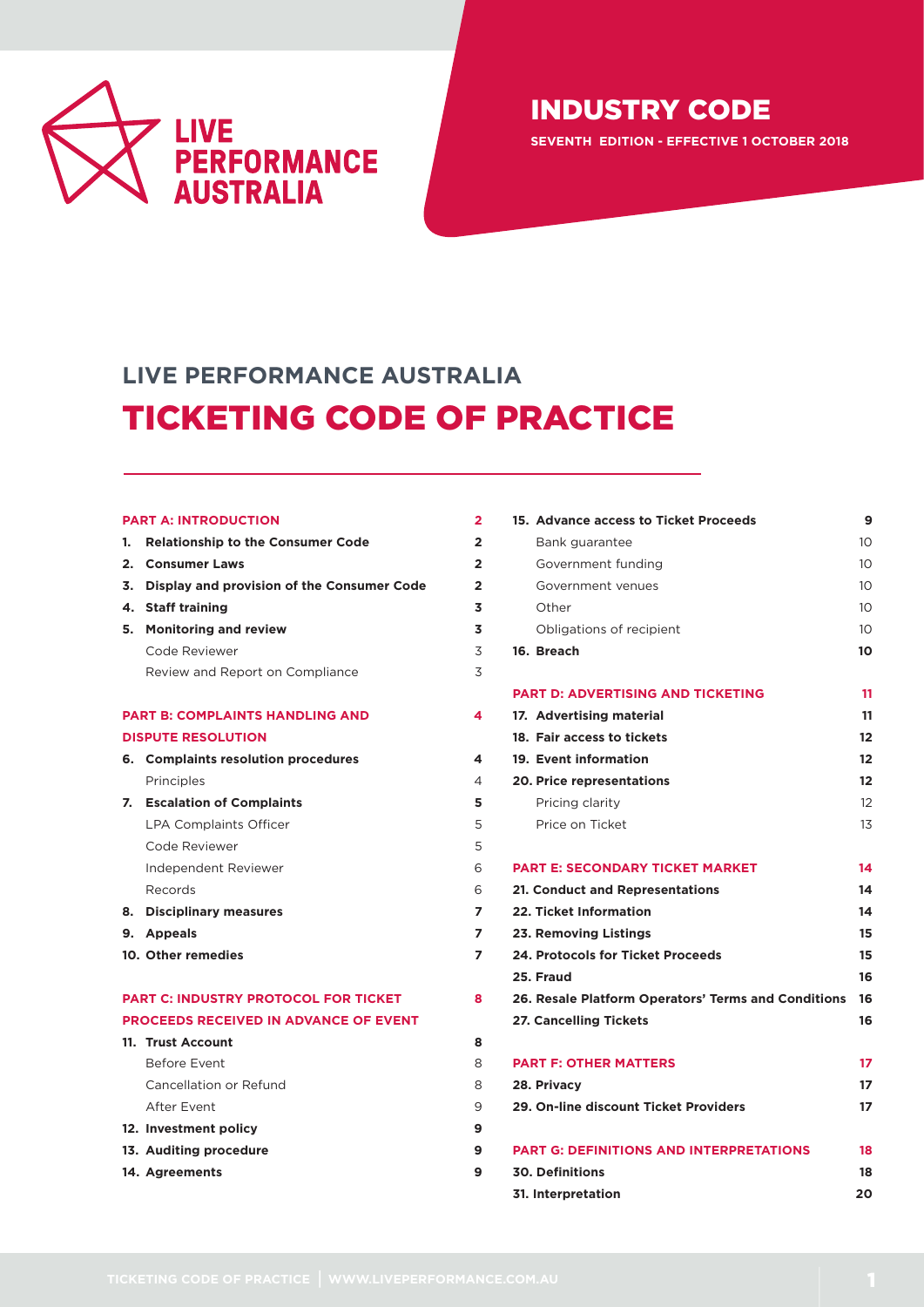

**SEVENTH EDITION - EFFECTIVE 1 OCTOBER 2018**

# <span id="page-1-0"></span>PART A: INTRODUCTION

# <span id="page-1-1"></span>**1. RELATIONSHIP TO THE CONSUMER CODE**

The Live Performance Australia Ticketing Code of Practice (**Code**) operates as a best practice guide for the Australian live performance industry. It applies to the purchase and use of Tickets and related matters.

The Code consists of two companion documents:

- **(a)** this **Industry Code**, which provides guidelines for industry participants including regarding Complaint handling procedures, ticket proceeds handling protocols, advertising, ticket pricing, ticket resale and other industry practices; and
- **(b)** the **Consumer Code**, which provides information for Consumers regarding their rights, as well as the process by which the Code is monitored and reviewed.

This Industry Code also sets out practical guidance for meeting the obligations and procedures set out in the Consumer Code.

The Consumer Code may be accessed at the *[LPA website](http://liveperformance.com.au/ticketing_code_practice)*.

Any questions regarding the Code may be directed to LPA.

# <span id="page-1-2"></span>**2. CONSUMER LAWS**

The Code should be read in conjunction with the Consumer Laws.

Nothing in this Code excludes or restricts any rights or remedies a Consumer may have under the Consumer Laws.

# <span id="page-1-3"></span>**3. DISPLAY AND PROVISION OF THE CONSUMER CODE**

Members must, as far as practicable, make Consumers aware of the existence and application of the Consumer Code.

Members must:

- **(a)** make a copy of the Consumer Code available on the Member's public website;
- **(b)** refer to the Consumer Code in the context of Complaint handling procedures.

Members must also engage in appropriate activities, as requested by LPA from time to time, to promote awareness among Members and the general public of the Consumer Code and its operation.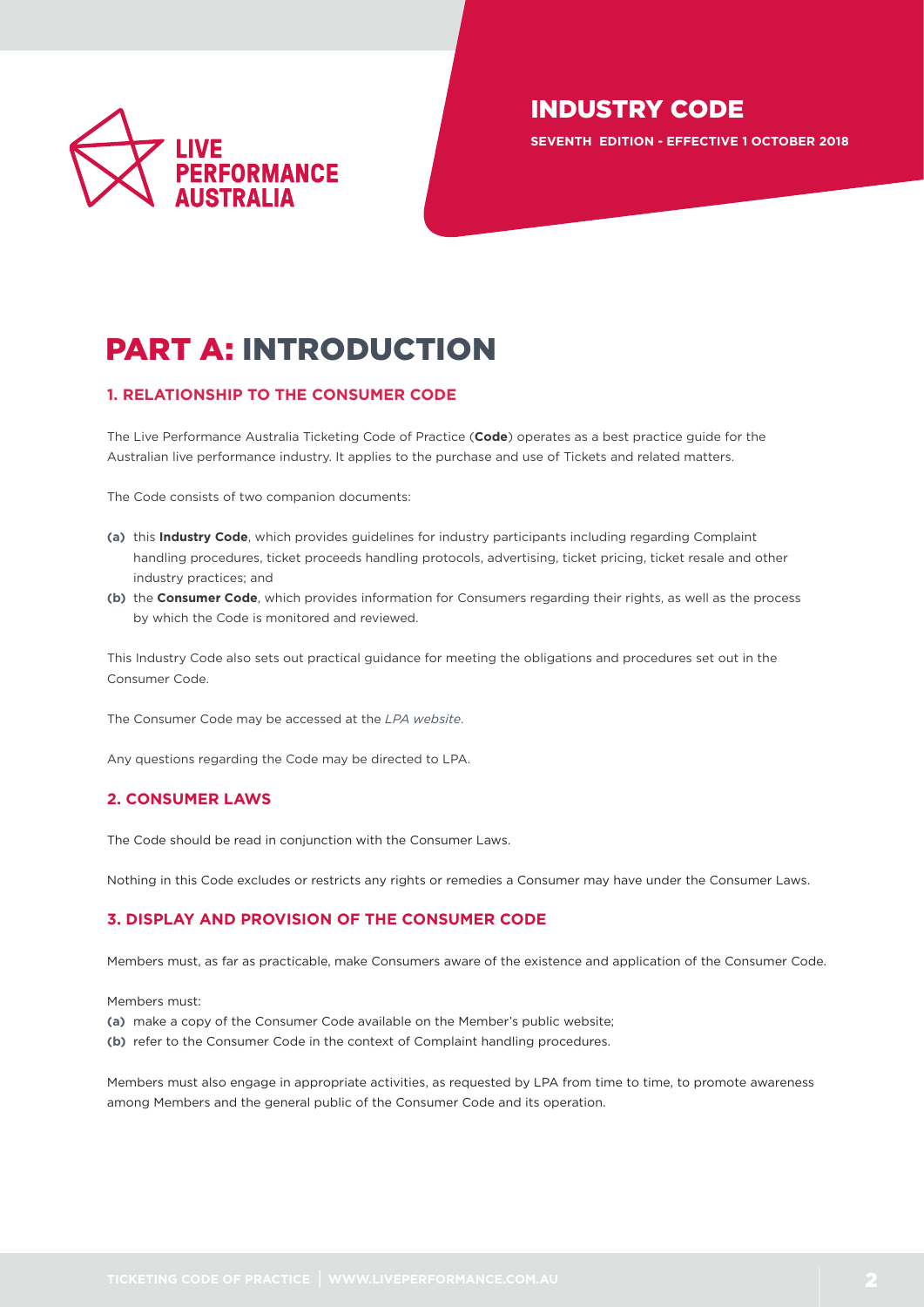

**SEVENTH EDITION - EFFECTIVE 1 OCTOBER 2018**

# <span id="page-2-0"></span>**4. STAFF TRAINING**

Members must take reasonable steps to ensure that their employees, agents and contractors are aware of and comply with the Code.

Members must take reasonable steps to ensure that their employees, agents and contractors are aware of the procedures for handling Complaints and resolving disputes set out in the *[LPA Complaints Handling and Dispute](http://liveperformance.com.au/sites/liveperformance.com.au/files/resources/lpa_complaints_handling_and_dispute_resolution_policy_final_20151104.pdf)  [Resolution Policy](http://liveperformance.com.au/sites/liveperformance.com.au/files/resources/lpa_complaints_handling_and_dispute_resolution_policy_final_20151104.pdf)*, and are able to explain those procedures to contractors, service providers and the general public.

# <span id="page-2-1"></span>**5. MONITORING AND REVIEW**

The Monitoring and Review process for the Consumer and Industry Codes is set out in section 9 of the Consumer Code. Key aspects are summarised below.

# <span id="page-2-2"></span>**CODE REVIEWER**

LPA appoints a Code Reviewer for a minimum period of three years.

The Code Reviewer must be independent from LPA and Members and have the necessary specialist expertise, including in competition and consumer law, to perform the following functions:

- **(a)** to conduct the review and report on compliance with the Code referred to below;
- **(b)** as part of the functions under paragraph (a), to deal with Complaints from Members or members of the public, when appropriate, as set out in section 7; and
- **(c)** to conduct the review and report on improvements to the Code referred to below.

# <span id="page-2-3"></span>**REVIEW AND REPORT ON COMPLIANCE**

Every two years, in consultation with LPA and Members, as appropriate, the Code Reviewer undertakes a review and prepares a report on the level of Members' compliance with the Code. Members are required to complete a survey regarding compliance which forms the basis of the Code Reviewer's report.

# **REVIEW AND REPORT ON IMPROVEMENTS**

Every three years, in consultation with LPA and Members, as appropriate, the Code Reviewer undertakes a review of the operation of the Code and prepares a report on any recommended improvements or changes to the Code.

For the purposes of the triennial review, the Code Reviewer:

- **(a)** invites written submissions on the operation of the Code and on any amendments that are considered necessary or desirable to improve the operation of the Code; and
- **(b)** undertakes such other consultations as the Code Reviewer considers appropriate.

The Code Reviewer allows a period of at least one month for the making of submissions.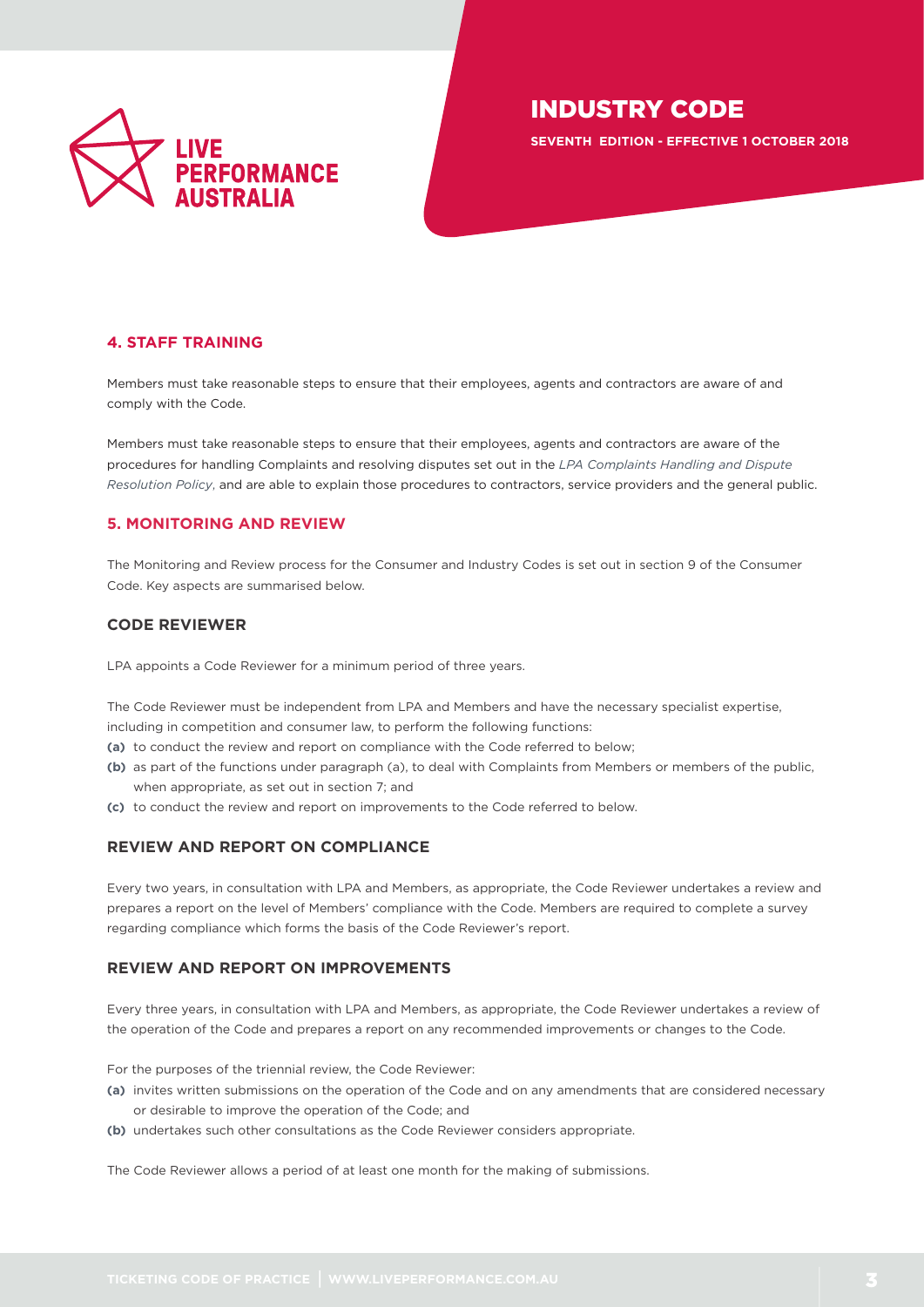

**SEVENTH EDITION - EFFECTIVE 1 OCTOBER 2018**

# <span id="page-3-0"></span>PART B: COMPLAINTS HANDLING AND DISPUTE RESOLUTION

# <span id="page-3-1"></span>**6. COMPLAINTS RESOLUTION PROCEDURES**

Each Member must develop and publicise procedures for:

- **(a)** dealing with Complaints from Consumers; and
- **(b)** resolving disputes between the Member and Consumers.

The procedures must apply to any Complaint about a matter covered by the Consumer Code which adequately identifies the nature of the Complaint and the identity of the person complaining.

The procedures must comply with the requirements of *[Australian Standard AS ISO 10002-2006 Customer](http://www.saiglobal.com/PDFTemp/Previews/OSH/AS/AS10000/10000/10002-2006.pdf)  [Satisfaction](http://www.saiglobal.com/PDFTemp/Previews/OSH/AS/AS10000/10000/10002-2006.pdf)* – Guidelines for Complaints Handling in Organizations.

### **PRINCIPLES**

In developing their Complaints handling and dispute resolution procedures, Members must have regard to the following principles.

The procedures should:

- **(a)** accord with the standards set out in the Code;
- **(b)** define the categories of Complaints and disputes they cover and explain the way in which each will be dealt with;
- **(c)** recognise the need to be fair to both the Complainant and the Member to whom the Complaint relates;
- **(d)** specify by position who, in the first instance, will handle Complaints on behalf of the Member; and
- **(e)** indicate time frames for the handling of Complaints and disputes.

Members should:

- **(a)** have an Australian phone number and email address (or email contact form) to which queries and complaints can be lodged. The phone number and email address (or email contact form) should be easy to find (e.g. on the Member's website home page);
- **(b)** make information regarding how to make a Complaint readily accessible to Consumers;
- **(c)** provide reasonable assistance to Complainants in the formulation and lodgement of Complaints;
- **(d)** deal with all Complainants in a polite and courteous manner;
- **(e)** deal with Complaints fairly and reasonably having regard to all the circumstances;
- **(f)** deal with Complaints as soon as practicable, making every effort to reach a prompt settlement;
- **(g)** provide a written response to a Complainant, when the Complaint was made in writing;
- **(h)** ensure that adequate resources are made available for the purpose of responding to Complaints and resolving disputes; and
- **(i)** maintain a register of the number and type of Complaints received, how they were resolved and the time taken to resolve them, and report this information to the Code Reviewer on request.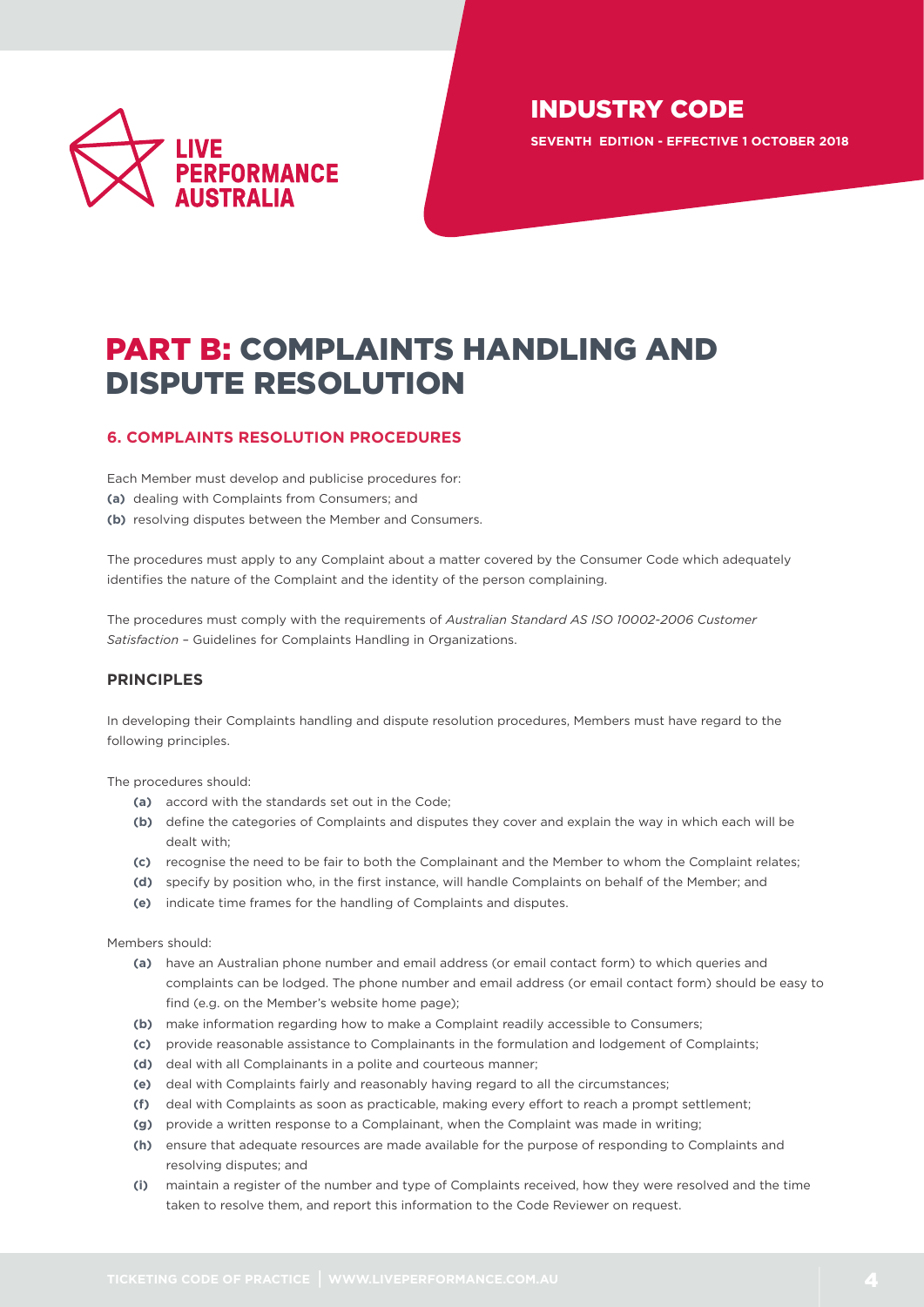

**SEVENTH EDITION - EFFECTIVE 1 OCTOBER 2018**

# <span id="page-4-0"></span>**7. ESCALATION OF COMPLAINTS**

### <span id="page-4-1"></span>**LPA COMPLAINTS OFFICER**

### **MEMBERS**

In the event that the Complaint cannot be settled between the Member and the Complainant, the Member may report the Complaint to the LPA Complaints Officer at **[complaints@liveperformance.com.au](mailto:complaints%40liveperformance.com.au?subject=).**

If the Complaint is reported to the LPA Complaints Officer and is subsequently resolved or withdrawn, the Member must inform the LPA Complaints Officer as soon as is reasonably practicable.

### **COMPLAINANTS**

If a Complainant is unsuccessful in resolving a Complaint through the Member's Complaints handling procedures or if the Complainant believes the Member has breached the Code, then the Complainant may refer the Complaint to the LPA Complaints Officer, who will deal with the Complaint in accordance with the Code and the *[LPA Complaints](http://liveperformance.com.au/sites/liveperformance.com.au/files/resources/lpa_complaints_handling_and_dispute_resolution_policy_final_20151104.pdf)  [Handling and Dispute Resolution Policy.](http://liveperformance.com.au/sites/liveperformance.com.au/files/resources/lpa_complaints_handling_and_dispute_resolution_policy_final_20151104.pdf)*

The Complaint and the Member's response will be promptly considered by the LPA Complaints Officer who will contact the Complainant and the Member and attempt to resolve the matter.

The vast majority of Complaints should be resolved by this stage. However, if the Complaint:

- **(a)** cannot be resolved by the LPA Complaints Officer; or
- **(b)** the LPA Complaints Officer makes a decision in respect of the Complaint and either the Member or the Complainant notifies the LPA Complaints Officer that it is not satisfied with that decision, then the LPA Complaints Officer will promptly refer the matter to the Code Reviewer and provide the Code Reviewer with all written material relating to the Complaint which is held by the LPA Complaints Officer.

### <span id="page-4-2"></span>**CODE REVIEWER**

If a matter is referred to the Code Reviewer, the Code Reviewer will:

- **(a)** if considered necessary, request from the Complainant any further information and documentation (in addition to that provided by the LPA Complaints Officer) as to the specific breaches alleged to assist in determining the nature of the Complaint;
- **(b)** request the LPA Complaints Officer to provide the relevant Member with full details of the Complaint and allow the Member a reasonable period to provide a response and any further information and documentation (in addition to that provided by the LPA Complaints Officer) as to the specific breaches alleged to assist in determining the nature of the Complaint;
- **(c)** to the extent that the Member's response makes allegations against the Complainant, request the LPA Complaints Officer to provide full details of that response to the Complainant and allow the Complainant reasonable time within which to reply;
- **(d)** either alone or, if deemed necessary by the Code Reviewer, with up to 2 additional persons appointed by the Code Reviewer (**Independent Reviewer**) conduct an independent determination of the Complaint; and
- **(e)** provide all the information and materials referred to above to any additional persons appointed as the Independent Reviewer.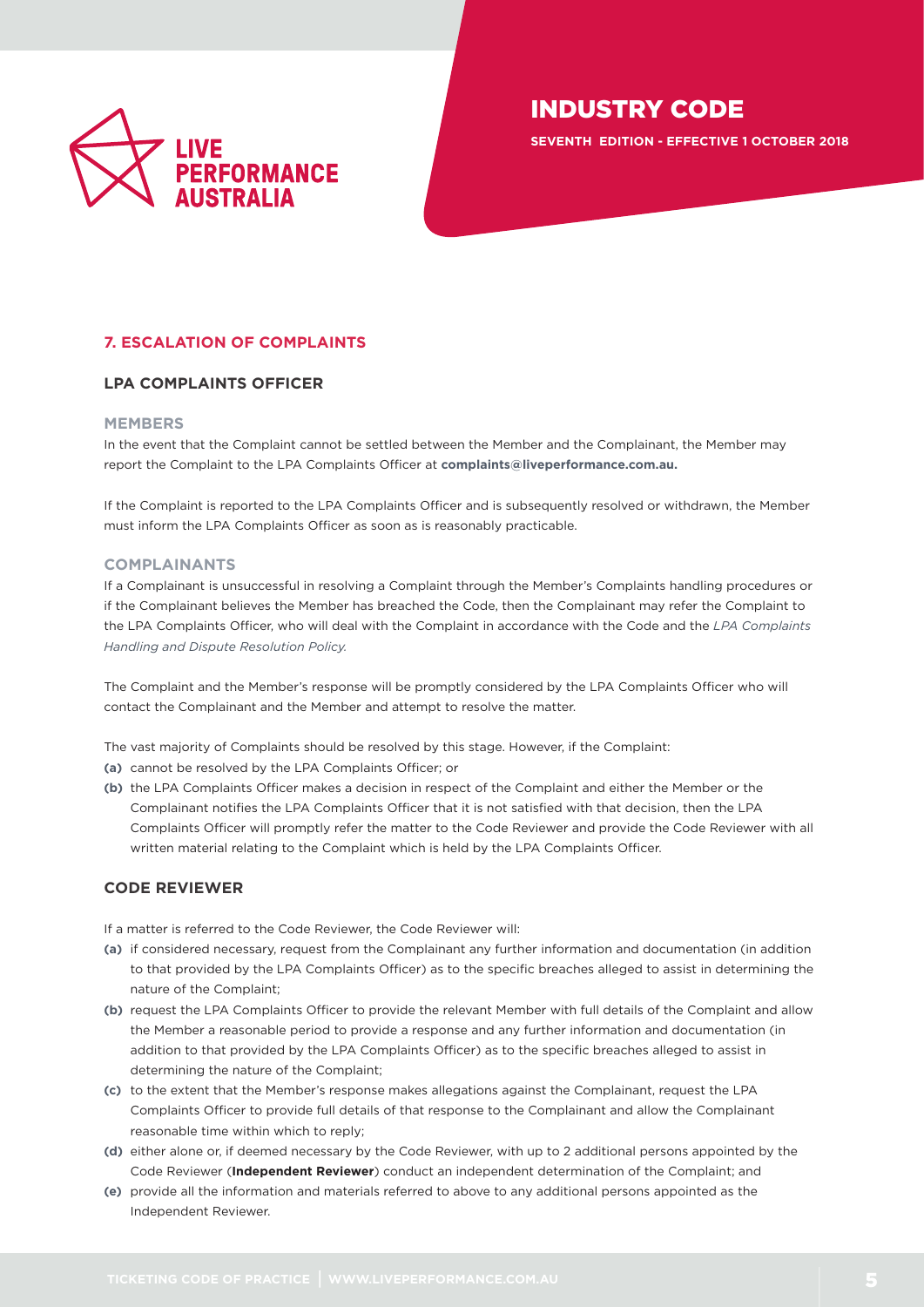

**SEVENTH EDITION - EFFECTIVE 1 OCTOBER 2018**

The person/s comprising the Independent Reviewer must:

- **(a)** be independent of the Member and the Complainant;
- **(b)** not have any commercial interest in the outcome of the Complaint;
- **(c)** if additional persons are appointed by the Code Reviewer, be recruited from outside the live performance industry;
- **(d)** be suitably qualified to hear and resolve complaints; and
- **(e)** have an understanding of Competition and Consumer Law.

### <span id="page-5-0"></span>**INDEPENDENT REVIEWER**

On completion of the above, the Independent Reviewer must:

- **(a)** allow the Complainant and/or the Member to make oral representations to the Independent Reviewer if:
	- **(i)** the Independent Reviewer considers it necessary or desirable for oral representations to be made; or **(ii)** the Complainant or the Member asks to make oral representations.
- **(b)** consider the views of both the Complainant and the Member;
- **(c)** form a view on the merits of the Complaint, specifically:
	- **(i)** whether the Complaint is wholly or partly justified;
	- **(ii)** whether the Complaint is wholly or partly unjustified; or
	- **(iii)** whether some other view is appropriate and if so, what view and for what reason;
- **(d)** inform the Complainant and the Member of that view, making such recommendations as may be appropriate in the circumstances; and
- **(e)** where applicable, formulate a recommendation for the Executive Council on disciplinary measures in accordance with section 8.

# <span id="page-5-1"></span>**RECORDS**

LPA will maintain a register of Complaints referred to the LPA Complaints Officer which will include details of:

- **(a)** the Member involved;
- **(b)** the Complainant;
- **(c)** the nature of the Complaint;
- **(d)** how the Complaint was resolved;
- **(e)** the time taken to resolve the Complaint; and
- **(f)** any disciplinary measures imposed by the Executive Council under section 8.

If the Code Reviewer considers it appropriate, the Code Reviewer may include details of the Complaints referred to the LPA Complaints Officer in the compliance report prepared by the Code Reviewer in accordance with section 9 of the Consumer Code.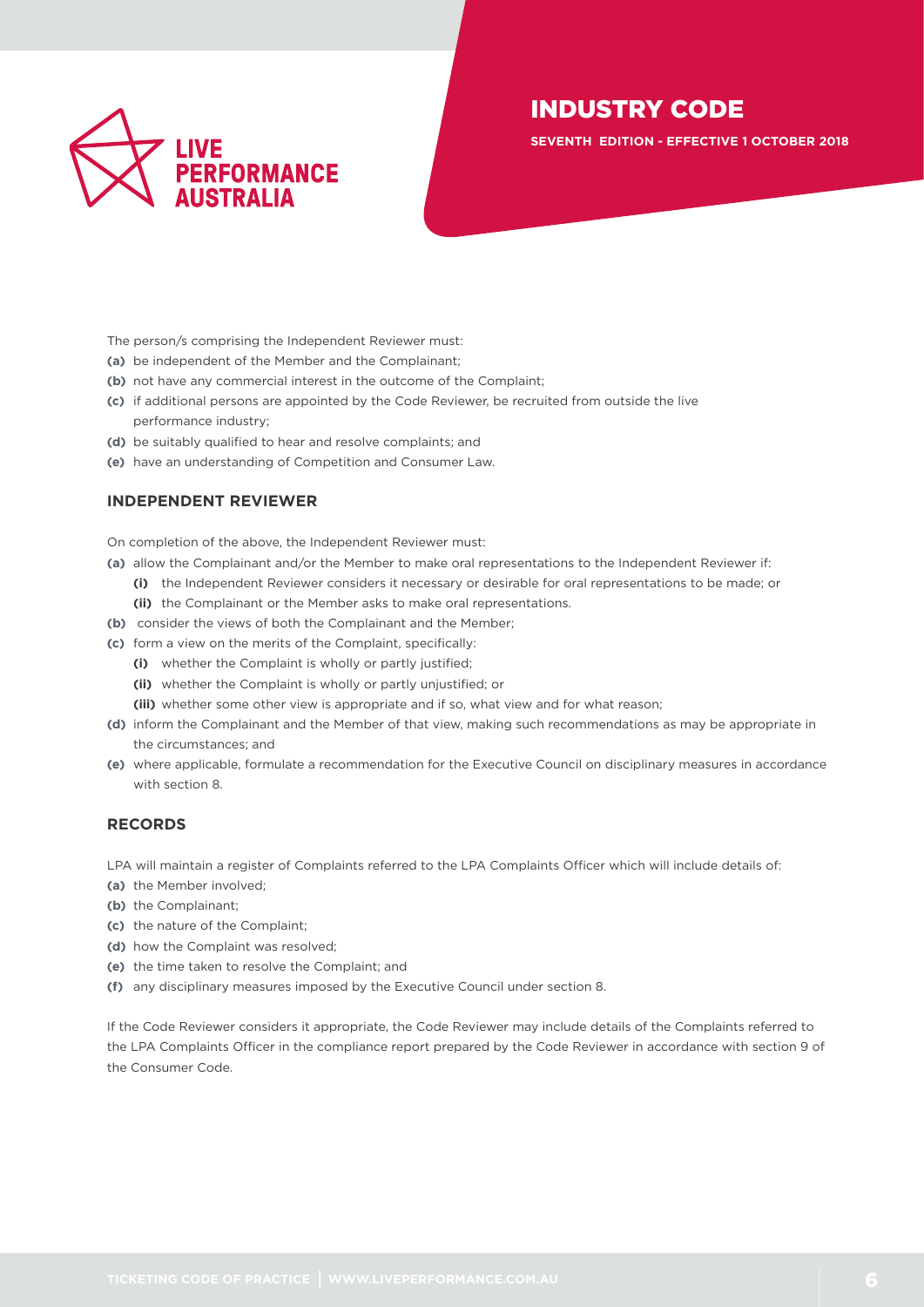

**SEVENTH EDITION - EFFECTIVE 1 OCTOBER 2018**

# <span id="page-6-0"></span>**8. DISCIPLINARY MEASURES**

If the Executive Council or the Independent Reviewer determines that a Member has breached the Code, the Executive Council may impose one or more of the following disciplinary measures:

- **(a)** a written warning stating that if the Member commits any further breach of the Code the Executive Council will order that the Member's name be removed from the Register of Members in accordance with the AEIA Rules;
- **(b)** an order directing the Member to correct an aspect of business practice within a set period of time. After such time, if no corrective action has been taken, the Executive Council may order that the Member's name be removed from the Register of Members in accordance with the AEIA Rules;
- **(c)** an order that the Member's name be removed from the Register of Members in accordance with the AEIA Rules; or
- **(d)** any other penalty determined by the Executive Council, provided that it is consistent with the AEIA Rules. LPA must notify the Member and the Complainant (if applicable) in writing of the Executive Council's decision in respect of each breach and the reasons for that decision.

### <span id="page-6-1"></span>**9. APPEALS**

The Member may appeal to the Executive Council within 21 days of receipt of the Executive Council's notice of decision under section 8.

If the Member appeals within the 21 day period, the decision under appeal does not take effect until the appeal is determined.

The appeal must be considered by a General Meeting in accordance with the AEIA Rules.

In considering an appeal, the General Meeting will consider all information submitted to the Executive Council in connection with the breach of the Code and may seek further information or clarification on any relevant issue, setting out the timetable for such information to be provided and when the final determination of the appeal will take place.

LPA must notify the Member in writing of the General Meeting's decision in respect of each breach and the reasons for that decision.

Subject to section 10, the decision of the General Meeting is final and following the decision, LPA will not consider any further submissions in relation to that appeal.

# <span id="page-6-2"></span>**10. OTHER REMEDIES**

The process set out in this Part B does not prevent any Member or Complainant from seeking any other legal remedy that they are entitled to seek under any applicable law, including the Consumer Laws. If a Member or a Complainant commences action to seek some other form of legal remedy during the course of any dispute resolution procedure set out in this Code, then the dispute resolution procedure under this Code will end, unless the Member and Complainant agree otherwise.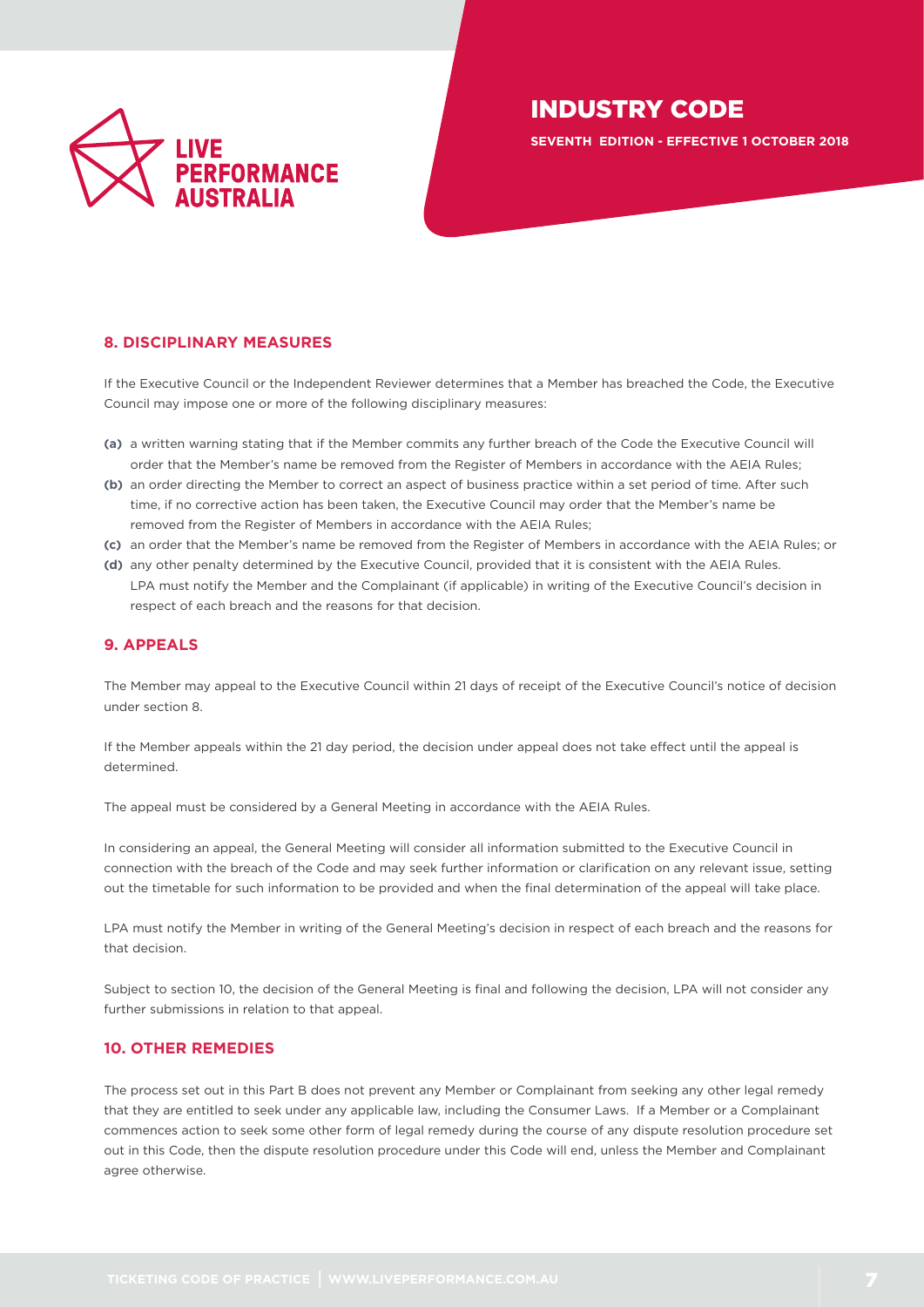

# <span id="page-7-0"></span>PART C: INDUSTRY PROTOCOL FOR TICKET PROCEEDS RECEIVED IN ADVANCE OF EVENT

# <span id="page-7-1"></span>**11. TRUST ACCOUNT**

Consumers have an interest in Ticket Proceeds, being the money paid for their tickets, until such time as the Event is held.

In order to ensure that this money is available for Consumers in the case that the Event does not proceed or in the case of insolvency of a relevant party, the Authorised Seller or Presenter in receipt of Ticket Proceeds must comply with the requirements set out in this Part C.

# <span id="page-7-2"></span>**BEFORE EVENT**

Ticket Proceeds must be held in trust for Consumers until the Event has been held.

As soon as practicable after receipt, all Ticket Proceeds must be deposited into a Trust Account that has been opened specifically for that purpose.

No other monies may be deposited into the Trust Account or mixed with the Ticket Proceeds, but:

- **(a)** the Trust Account may be a general account containing Ticket Proceeds in relation to multiple Events, provided that a separate ledger account is maintained in respect of each Event;
- **(b)** other money that is collected as part of the Ticket transaction (for example donations or prepayments for programs or car parking) may be paid into the Trust Account, provided that there are clear policies and procedures regarding:
	- **(i)** the types of monies that may be deposited into the Trust Account;
	- **(ii)** how and when transfers of these monies may be made out of the Trust Account; and
	- **(iii)** how regularly reconciliations will be performed.

The Trust Account may be operated solely by the Authorised Seller or Presenter or, where practicable, may be jointly controlled by two or more of those parties.

The Terms and Conditions must make it clear that Consumers will be entitled to a refund in the case that the Event does not proceed.

# <span id="page-7-3"></span>**CANCELLATION OR REFUND**

Where the Event is cancelled or a refund is otherwise required and the Ticket Proceeds are not being held by the Authorised Seller, an amount sufficient to satisfy all refund obligations must be returned to the Authorised Seller by the party holding the Ticket Proceeds (after deduction of any commission, booking fees or other amounts to be paid by the Authorised Seller). The Authorised Seller must use that money to make those refunds.

Section 24 describes the situations when Resale Platform Operators must provide a refund to Secondary Purchasers.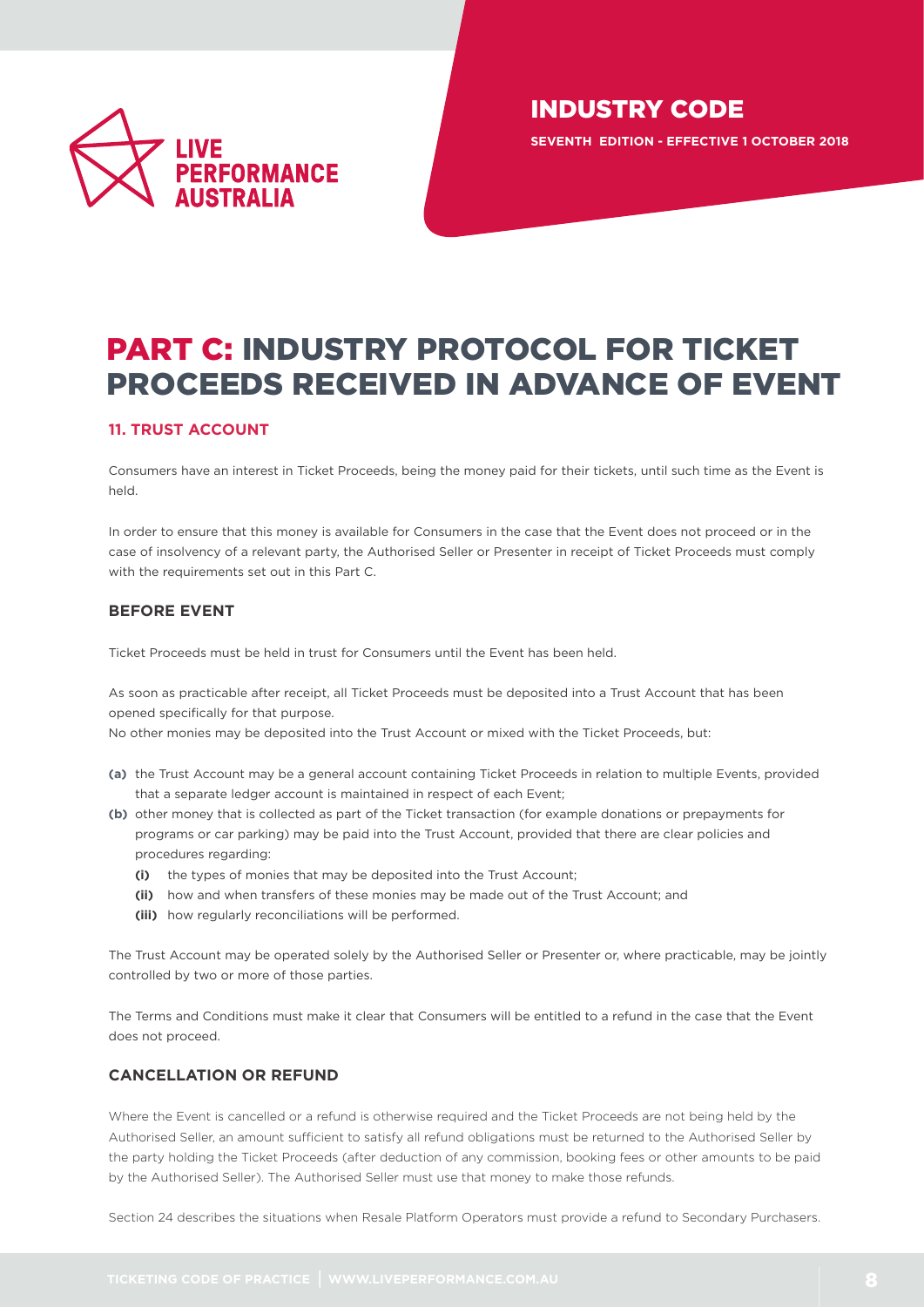

**SEVENTH EDITION - EFFECTIVE 1 OCTOBER 2018**

# <span id="page-8-0"></span>**AFTER EVENT**

After an Event is held, the Ticket Proceeds may be distributed to the Presenter, Venue Manager, Authorised Seller or other parties in accordance with the settlement arrangements set out in the relevant agreement(s) between them.

## <span id="page-8-1"></span>**12. INVESTMENT POLICY**

Authorised Sellers must have an investment policy which sets out how the Authorised Seller invests Ticket Proceeds and must make that investment policy available to other parties who have a commercial interest in the Ticket Proceeds (not Consumers) on request.

Care must be taken not to trigger the financial services licensing provisions of the *Corporations Act 2001* (Cth). For example, the provisions dealing with custodial or depository services might apply if the Ticket Proceeds are held in anything other than a basic deposit product (for example, a savings account, interest bearing account or particular term deposit).

# <span id="page-8-2"></span>**13. AUDITING PROCEDURE**

A party who has a commercial interest in the Ticket Proceeds (i.e. not a Consumer) but is not a co-signatory to the Trust Account must have the right, acting reasonably, to request an audit or other form of legally binding assurance at any time to verify that the sum of money in the Trust Account matches the Ticket Proceeds recorded in the Ticket Proceeds holder's ledger.

The auditor used should be agreed between the parties. The cost of any audit should be borne by the party requesting the audit.

### <span id="page-8-3"></span>**14. AGREEMENTS**

All ticketing arrangements and agreements in respect of an Event (for example, the agreement between the Presenter and the Venue Manager, the agreement between the Presenter and the Authorised Seller, the agreement between the Venue Manager and the Authorised Seller and/or the ticketing arrangements of a self-ticketing Venue Manager or Presenter) must ensure implementation of the requirements outlined in this Part C above.

# <span id="page-8-4"></span>**15. ADVANCE ACCESS TO TICKET PROCEEDS**

In limited circumstances in the Primary Ticket Market, it may be reasonable for Ticket Proceeds to be released by an Authorised Seller to a party with a commercial interest in the Ticket proceeds (i.e. not a Consumer) prior to the Event being held.

Advance access to Ticket Proceeds obtained in the Primary Ticket Market may only be provided in the circumstances outlined in this section 15 below. See section 24 regarding protocols in the Secondary Ticket Market.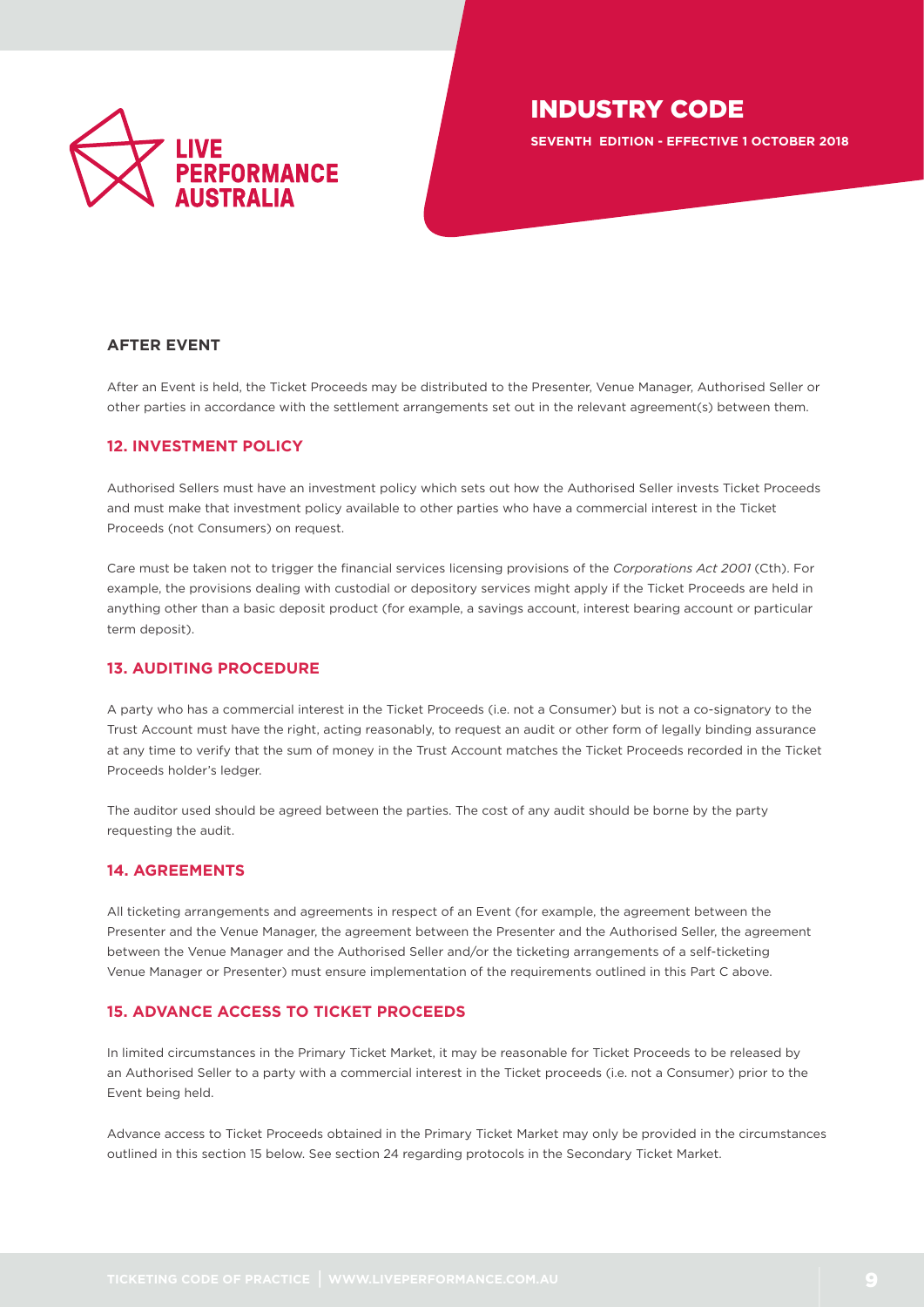

**SEVENTH EDITION - EFFECTIVE 1 OCTOBER 2018**

# <span id="page-9-0"></span>**BANK GUARANTEE**

The proposed recipient of the Ticket Proceeds has provided to the holder of the Ticket Proceeds a guarantee from a bona fide financial institution in a form that is sufficient to secure an amount equal to the Ticket Proceeds advanced.

### <span id="page-9-1"></span>**GOVERNMENT FUNDING**

The proposed recipient of the Ticket Proceeds:

- **(a)** is a Member in receipt of recurrent government funding (at least triennial); and
- **(b)** has provided the holder of the Ticket Proceeds with written assurance that it will satisfy all refund obligations immediately if and when required.

# <span id="page-9-2"></span>**GOVERNMENT VENUES**

The recipient of the Ticket Proceeds is a government venue which has an explicit guarantee that the government will cover any refunds if and when required.

### <span id="page-9-3"></span>**OTHER**

The recipient of the Ticket Proceeds has:

- **(a)** demonstrated the ability to satisfy all refund obligations if and when required; and
- **(b)** provided a written assurance (in a form acceptable to both the holder of the Ticket Proceeds and the Authorised Seller if a different party) to satisfy all refund obligations immediately if and when required.

# <span id="page-9-4"></span>**OBLIGATIONS OF RECIPIENT**

The directors and management of the recipient of the Ticket Proceeds must undertake appropriate risk management to ensure that there are sufficient funds to cover refunds immediately if and when required at any time, including adherence to a risk averse investment policy where appropriate.

All other relevant parties are entitled to request reasonable evidence of appropriate risk management practices.

# <span id="page-9-5"></span>**16. BREACH**

The failure by any Member to comply with this Part C of the Industry Code will be regarded as a serious breach and may be subject to the disciplinary measures set out in section 8.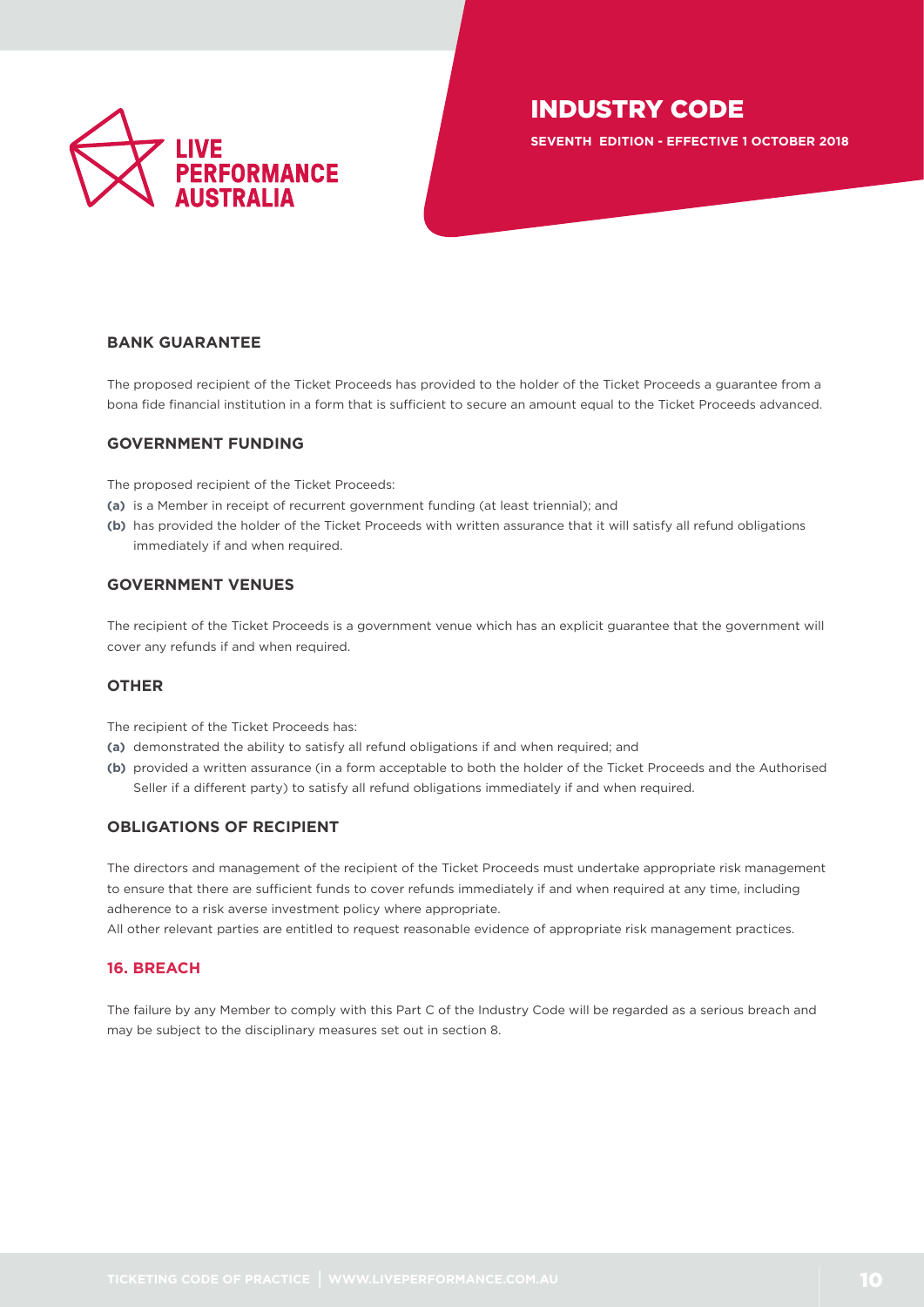

**SEVENTH EDITION - EFFECTIVE 1 OCTOBER 2018**

# <span id="page-10-0"></span>PART D: ADVERTISING AND TICKETING

# <span id="page-10-1"></span>**17. ADVERTISING MATERIAL**

Advertising and promotional material in respect of Events must be clear and accurate and must comply with Consumer Laws.

Advertising and promotional material must give details, so far as is practicable, of:

### **(a) Main attraction(s) or performer(s)**

In some areas of the live performance industry, it is standard practice to use understudies or substitutes (temporary or permanent) where the main performer is unavailable or unable to perform, or where the performer is not required by his or her contract to perform. Presenters are not required to notify Consumers through websites or advertising of temporary changes to the main attraction or performers or the use of understudies. However, Consumers must be advised of the use of any understudies or temporary substitute at the Event. Presenters are required to notify Consumers of permanent changes to the main attraction or performers through websites and advertising.

### **(b) Support act(s) or performer(s), where known**

When Events are ticketed well in advance, support acts may not have been finalised at the time of booking or may change. For a series of Events, different support acts may be used at different times during the series. Consumers must be made aware of the identity of the support acts, where known. If this is not known, Consumers must be made aware of where they can obtain the information prior to the Event. Consumers must be made aware of any changes to the advertised support act(s) or performer(s) at the Event.

### **(c) Presenter, where possible**

Consumers need this information to know who to contact to confirm if a Ticket seller is an Authorised Seller or to make a Complaint.

### **(d) Venue(s) configuration and seating arrangements**

Where the normal configuration of the Venue is significantly varied for a particular Event, the configuration to be used must be disclosed in promotional material (for example, if the Venue is changed from a stage facing the audience to "in the round").

### **(e) Any restricted viewing limitations**

This information must also be made clear to the Consumer prior to the purchase of a Ticket.

### **(f) Scheduled Event date(s)**

Presenters are not required to notify Consumers of potential date(s) for an Event which may be released subsequent to the initial advertised dates, depending on demand.

### **(g) Authorised Sellers**

The Authorised Sellers for the Event including any advance booking facilities.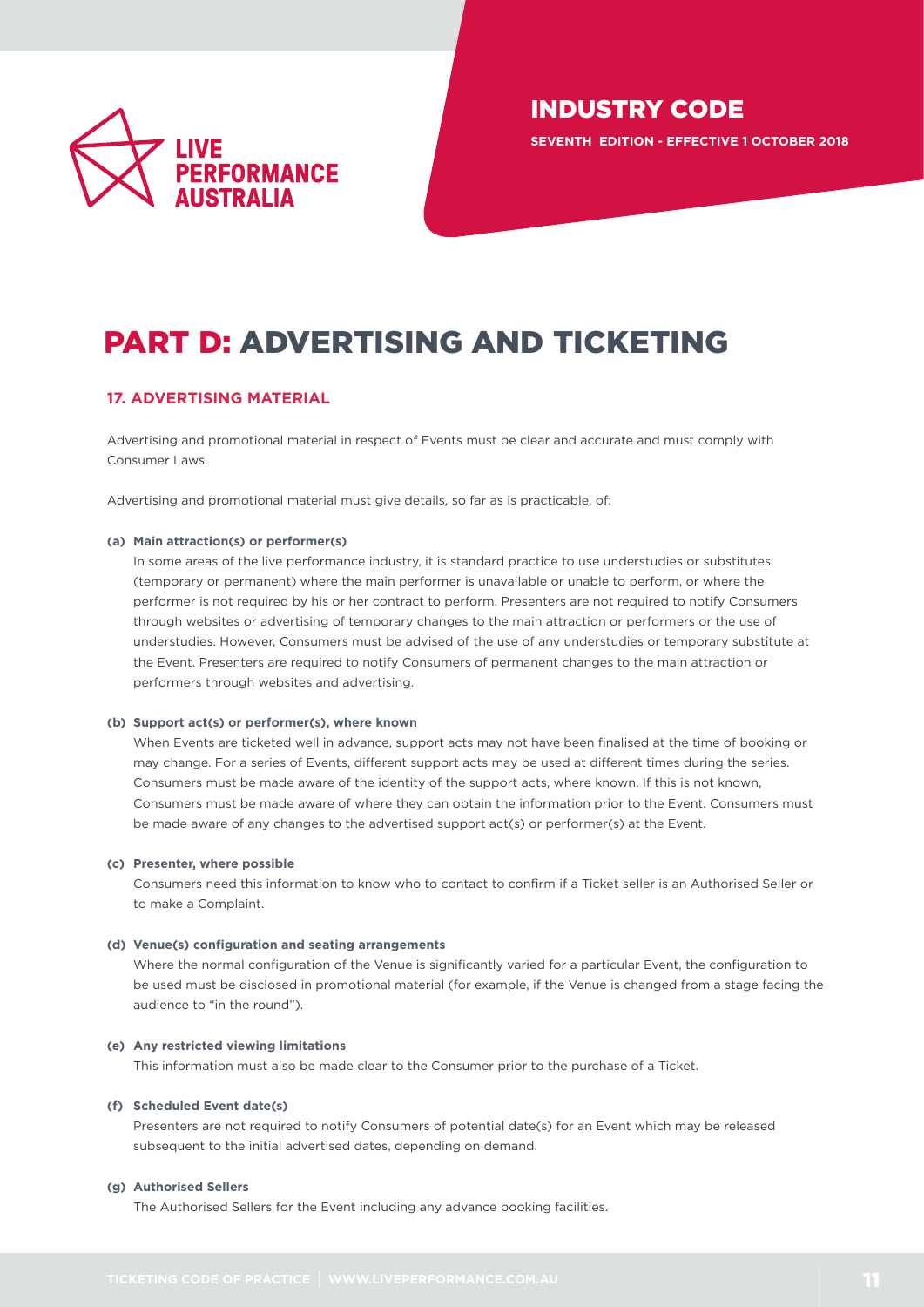

**SEVENTH EDITION - EFFECTIVE 1 OCTOBER 2018**

# <span id="page-11-0"></span>**18. FAIR ACCESS TO TICKETS**

Presenters and Authorised Sellers must seek to maximise fair access to Tickets by prospective Consumers by:

- **(a)** providing information about pre-sale arrangements and how Consumers can access such arrangements;
- **(b)** disclosing the particular categories of seats or seating areas that prospective Consumers may purchase prior to the public onsale date;
- **(c)** managing anticipated demand on the public onsale date by: **(i)** providing adequate booking facilities; and **(ii)** disclosing Ticket purchase limits or other anti-Ticket scalping strategies being applied to Ticket purchases.

# <span id="page-11-1"></span>**19. EVENT INFORMATION**

Authorised Sellers and Resale Platform Operators must provide Consumers who have purchased Tickets with information regarding:

- **(a)** the name and address of the Venue;
- **(b)** the date of the Event;
- **(c)** the commencement time of the Event (the time the first act commences and/or the time the doors open); and
- **(d)** in the case of Authorised Sellers, any specific conditions of entry for the Event or the Venue; in the case of Resale Platform Operators, any specific conditions of entry for the Event or the Venue, to the extent the information is known to them.

# <span id="page-11-2"></span>**20. PRICE REPRESENTATIONS**

### <span id="page-11-3"></span>**PRICING CLARITY**

All price representations must comply with Consumer Laws.

All price representations made to Consumers, whether on the Ticket, in advertising or other marketing material or at the point of sale, must be clear, accurate and not misleading to a Consumer.

The Australian Consumer Law prohibits engagement in misleading or deceptive conduct and the making of false or misleading representations.

The Australian Consumer Law also requires all price representations to reflect the total price payable as a single figure, inclusive of any mandatory charges which the Consumer must pay to acquire the Ticket, including booking or transaction fees, credit card charges and GST.

Where there are optional charges, or compulsory charges that cannot be calculated at the time the price representation is made (for example, a delivery charge that varies depending on the means of delivery selected), the existence and amount of these charges must also be clearly indicated, disclosed or displayed up front with any price representation. The amount of that charge must then be incorporated into the total minimum price representation as soon as it is calculable.

The practice known as 'drip pricing' must be avoided (i.e. where a price is advertised at the beginning of a purchasing transaction and then additional fees and charges are incrementally disclosed throughout the transaction).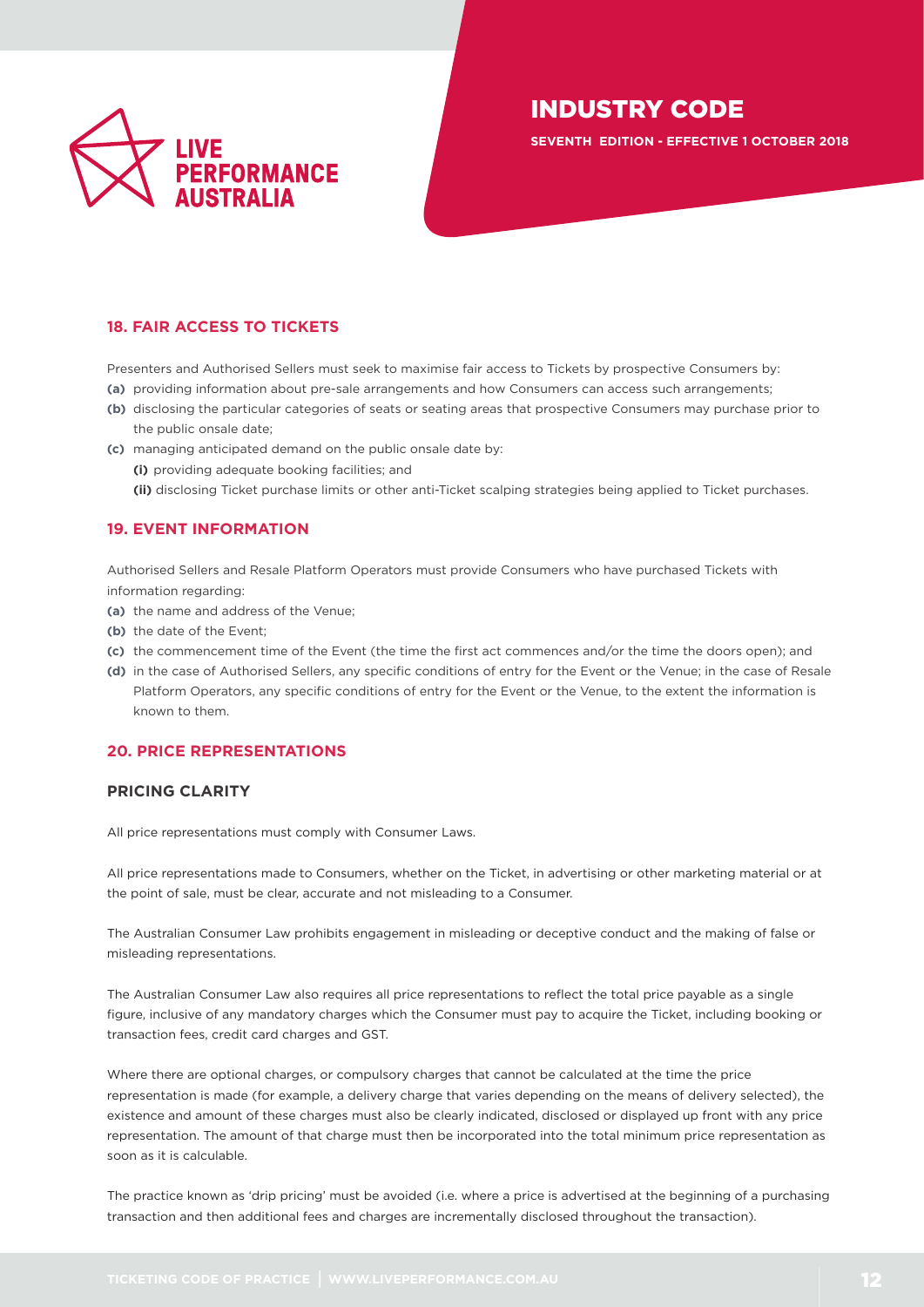

**SEVENTH EDITION - EFFECTIVE 1 OCTOBER 2018**

The Australian Consumer Law further prohibits 'bait advertising', where goods or services are advertised at a particular price but they are not available at that price or only in very limited quantities. If Tickets are advertised at a particular price, they must be available at that price for a reasonable period of time and in reasonable quantities.

Disclaimers, conditions and limitations (particularly in small print) are unlikely to be sufficient to prevent an advertisement from being misleading or in breach of other relevant Consumer Laws. Generic phrases such as "Additional fees and charges may apply" or "Conditions apply" should be avoided.

The Australian Competition and Consumer Commission provides online training on Misleading conduct & advertising and Pricing & unfair selling practices.

# <span id="page-12-0"></span>**PRICE ON TICKET**

Except for declared major events in Victoria, the law does not require the sale price of the Ticket to be printed on the Ticket but most industry participants choose to do this.

Where Tickets do not display any price, it is recommended that a mark or code is printed on the Ticket to indicate that the Ticket is authorised by the Presenter for sale either as part of a package or special offer or via an Authorised Seller.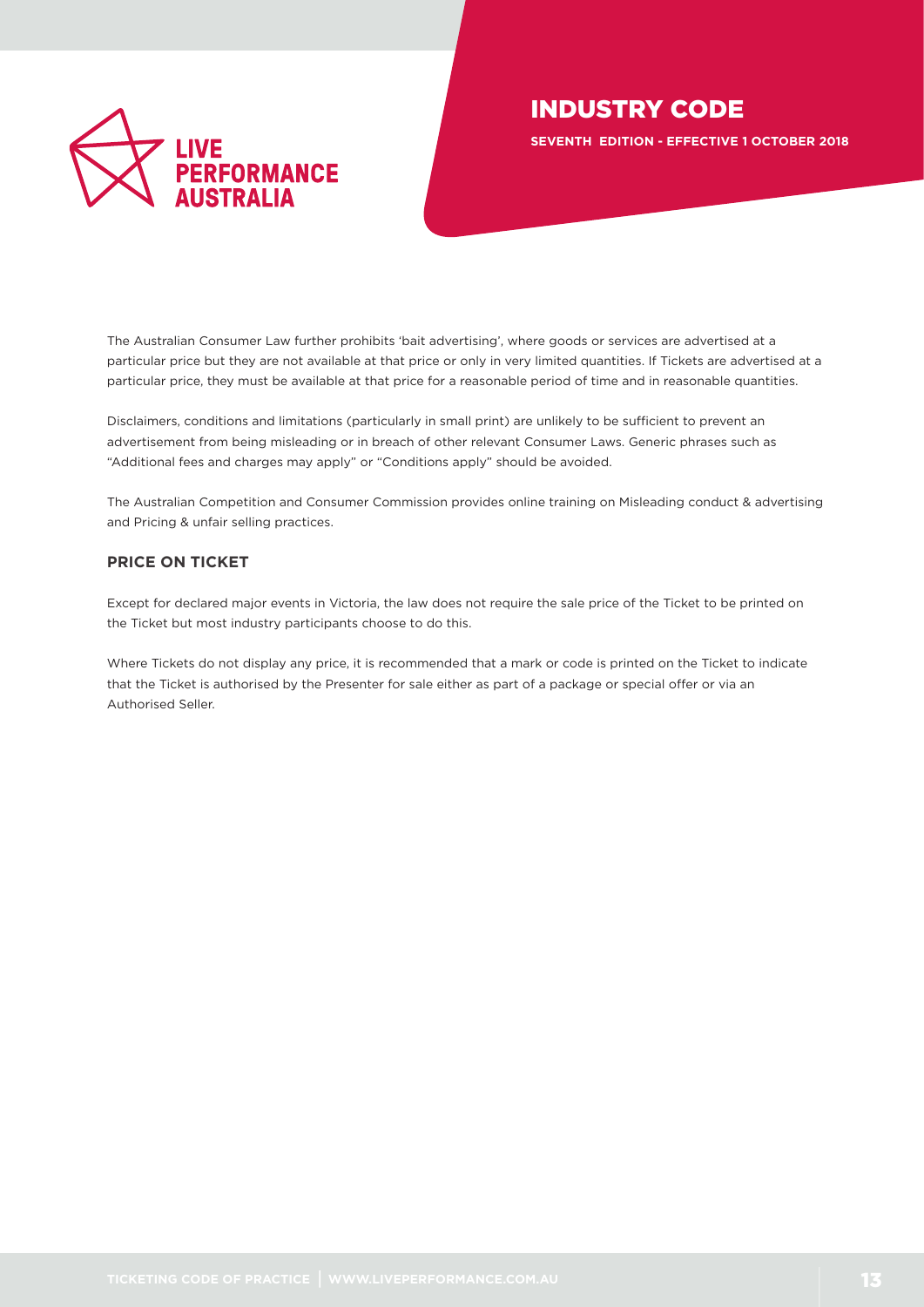

**SEVENTH EDITION - EFFECTIVE 1 OCTOBER 2018**

# <span id="page-13-0"></span>PART E: SECONDARY TICKET MARKET

# <span id="page-13-1"></span>**21. CONDUCT AND REPRESENTATIONS**

The Australian Consumer Law prohibits misleading or deceptive conduct, and the making of false or misleading representations. Resale Platform Operators must not:

- make representations that are inaccurate or false;
- **•** mislead or deceive Secondary Purchasers; or
- **•** induce the purchaser of the original Ticket in the Primary Ticket Market to breach the Terms and Conditions. Inducement generally requires some form of persuasion or procurement. Merely providing the means (i.e. via a resale platform) for an original purchaser to resell a Ticket is generally not considered inducing the original purchaser to breach.

Resale Platform Operators must not use words, phrases or language that imply the Resale Platform Operator is the Authorised Seller, unless the Resale Platform Operator is in fact the Authorised Seller. Certain words and phrases (e.g. "official", "selling fast", cheapest in [location]", "less than [X]% of tickets left" and "sold out") in certain contexts may be considered misleading or deceptive. Resale Platform Operators must ensure that the use of such words or phrases and the context in which they are applied are clear, accurate and not misleading.

Resale Platform Operators should include a clear and prominently displayed statement on their website and in advertisements that their Resale Platform sells Secondary Tickets.

# **22. TICKET INFORMATION**

In some Australian jurisdictions (e.g. New South Wales), there is legislation which specifies the information which must be disclosed when a Secondary Ticket is listed for sale. Resale Platform Operators must ensure they comply with the prescribed legislation.

Unless otherwise required by law, Resale Platform Operators should require the following Ticket information from Resellers and should include this information when the Secondary Ticket is listed for sale:

- **(a)** The information specified in Section 9;
- **(b)** Face value of the original Ticket;
- **(c)** Type of Ticket e.g. general admission, A-Reserve, B-Reserve;
- **(d)** Section/block, row and seat, if the ticket is for a particular seat;
- **(e)** Any restrictions on the Ticket e.g. restricted view, concession, age;
- **(f)** Other pertinent information e.g. whether identification matching the name on the Ticket is needed to enter the Venue or whether delivery of Tickets will be delayed until closer to the Event date;
- **(g)** Any specific conditions of entry for the Event or Venue e.g. no bags/phones/ cameras are permitted inside the venue.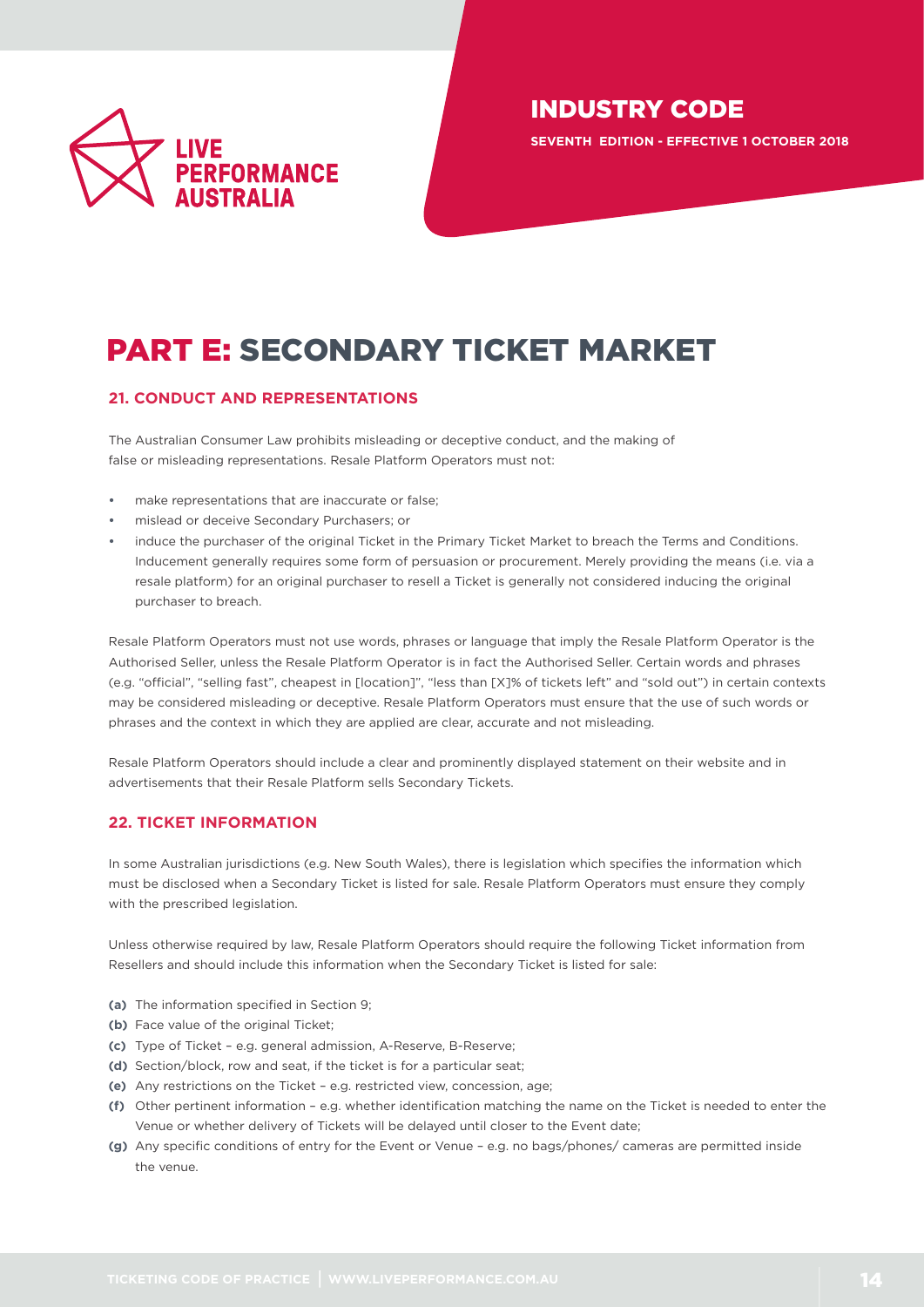

**SEVENTH EDITION - EFFECTIVE 1 OCTOBER 2018**

Resale Platform Operators should provide a notice that the Terms and Conditions applicable to the Ticket may prohibit or restrict the resale of the Ticket.

If an Authorised Seller is part of the same entity as or affiliated with a Resale Platform, the Authorised Seller should not take or acquire Tickets, or use their allocation from the Primary Ticket Market, and resell them on the Secondary Ticket Market.

# **23. REMOVING LISTINGS**

Resale Platform Operators should take reasonable steps to remove the advertising and listing of a Secondary Ticket from their Resale Platform if:

- **(a)** it is prohibited to resell or offer to resell a Ticket under any applicable laws;
- **(b)** a Ticket is advertised at a price which breaches any applicable laws;
- **(c)** Tickets are not officially on sale to the general public or via presales in the Primary Ticket Market;
- **(d)** the Resale Platform Operator knows or suspects that the Ticket offered for resale is a Speculative Listing; or
- **(e)** the Resale Platform Operator knows or suspects that the listing of the Ticket contains inaccurate or misleading information.

Resale Platform Operators must refuse to allow listing of Tickets by Resellers which engage in fraudulent activity (e.g. selling fake tickets, selling multiple copies of the same Ticket or listing Tickets that have been purchased with a stolen credit card) or repeatedly breach the Resale Platform Operator's terms and conditions.

# **24. PROTOCOLS FOR TICKET PROCEEDS**

If a Resale Platform Operator holds monies from Secondary Purchasers, it must:

- **(a)** not release this money to the Reseller until a reasonable period (at least 5 working days) after the Event has been presented; and
- **(b)** provide a refund to Secondary Purchasers for the full amount paid for the Ticket if:
	- **i.** the Event is cancelled:
	- **ii.** the Secondary Purchaser does not receive the Tickets paid for; or
	- **iii.** the Tickets are invalid (e.g. Tickets have been cancelled by the Presenter, multiple copies of the same Ticket) and the Ticket bearer was refused entry into the event.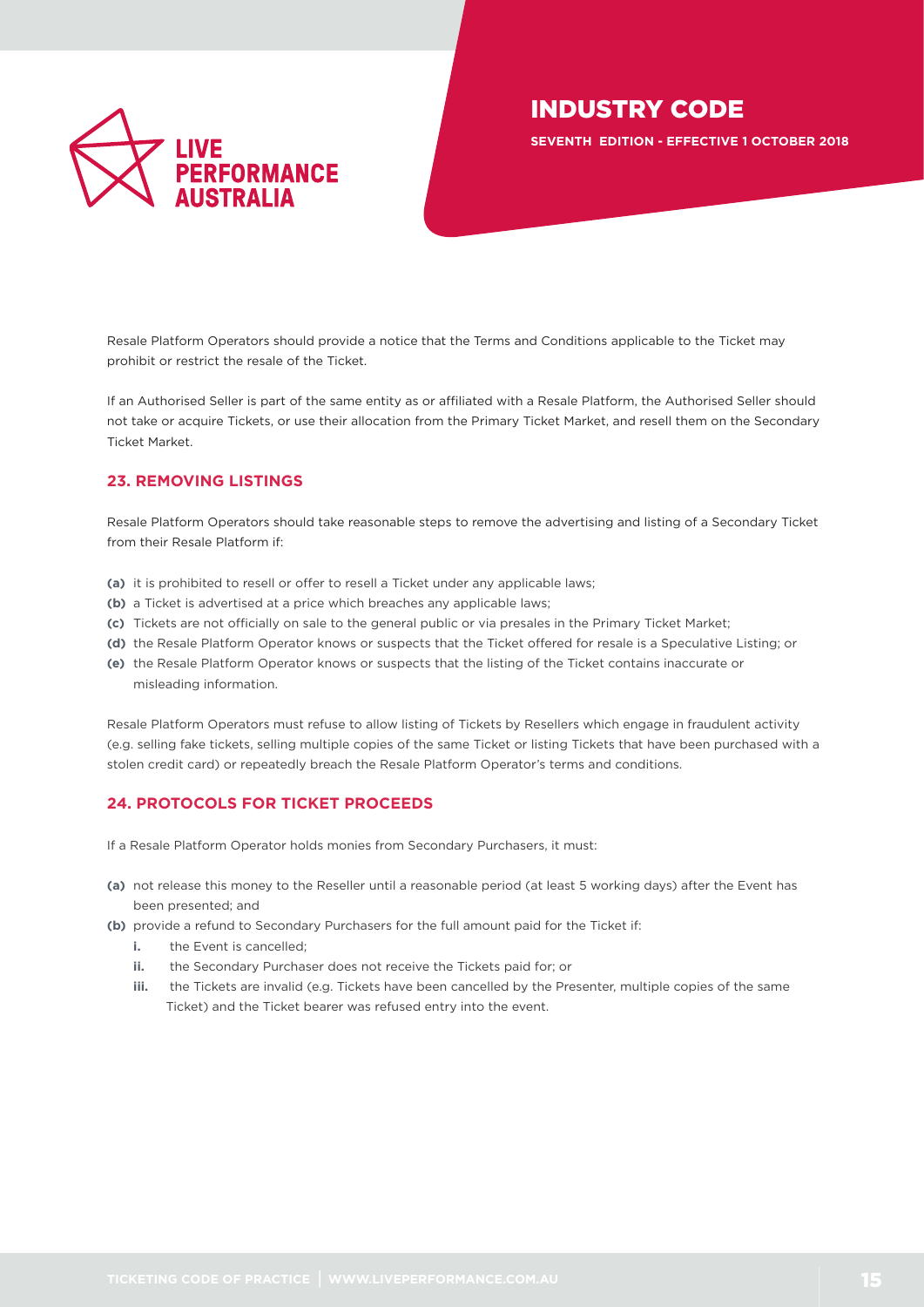

**SEVENTH EDITION - EFFECTIVE 1 OCTOBER 2018**

# **25. FRAUD**

If Resale Platform Operators become aware of fraudulent activity (e.g. selling fake tickets; selling multiple copies of the same Ticket; listing Tickets that have been purchased with a stolen credit card), they should:

- **(a)** report the incident to relevant authorities;
- **(b)** ban those Resellers from being able to use their Platform again;
- **(c)** not forward Ticket Proceeds to the Reseller;
- **(d)** provide a refund to Secondary Purchasers for the full amount paid; and
- **(e)** encourage Secondary Purchasers who have been affected by fraudulent activity to report the incident to relevant authorities.

# **26. RESALE PLATFORM OPERATORS' TERMS AND CONDITIONS**

Resale Platform Operators should clearly set out the terms and conditions that apply to Secondary Purchasers and Resellers. These may include customer service standards that outline what Resellers and Consumers can expect when dealing with the Resale Platform Operator.

For those Resale Platform Operators which offer Resale Platform Guarantees, they should clearly describe the circumstances when:

- **(a)** a Secondary Purchaser will and will not receive a refund or other guarantee; and
- **(b)** a Reseller will and will not receive payment.

Resale Platform Operators must ensure that their terms and conditions, including any Resale Platform Guarantees, comply with all applicable laws. Resale Platform Operators should make these terms and conditions publicly available.

# **27. CANCELLING TICKETS**

An Authorised Seller or Presenter may be entitled to cancel Tickets or refuse entry to Ticket holders in certain circumstances. For example, an Authorised Seller or Presenter may be entitled to cancel Tickets where a Ticket is issued fraudulently or where it is resold contrary to any applicable laws relating to the resale of Tickets. However, an Authorised Seller or Presenter may not be entitled to cancel Tickets if they are sold in accordance with applicable laws. For example, in New South Wales an Authorised Seller or Presenter cannot cancel a Ticket if the Ticket is resold at a price that complies with prescribed laws.

Whether or not a refund needs to be given to the original purchaser when a Ticket is cancelled will also depend on the particular circumstances giving rise to the cancellation and must be in accordance with the Consumer Laws.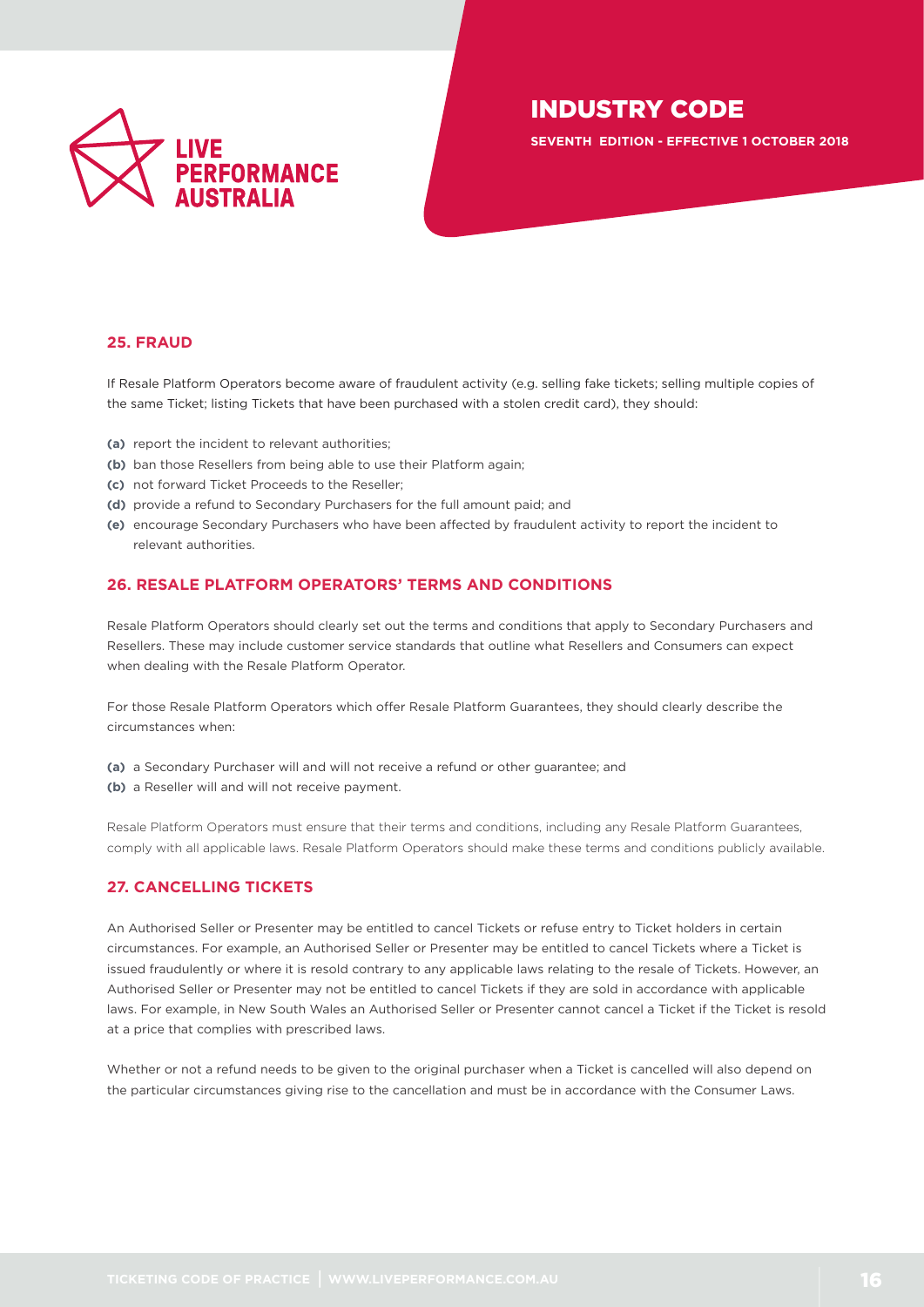

**SEVENTH EDITION - EFFECTIVE 1 OCTOBER 2018**

# <span id="page-16-0"></span>PART F: OTHER MATTERS

# **28. PRIVACY**

The handling and use of a Consumer's personal information is regulated by the Privacy Act 1988 (Cth) (Privacy Act) and Members should ensure they comply with the Privacy Act when dealing with Consumer's personal information.

LPA provides information and support to Members to assist them in complying with the Privacy Act. Guidance regarding the Australian Privacy Principles is available on the [LPA website.](http://www.liveperformance.com.au/australian_privacy_principles_apps)

Information is also available on the Office of the [Australian Information Commissioner's website.](https://www.oaic.gov.au)

# **29. ON-LINE DISCOUNT TICKET PROVIDERS**

On-line and last minute discount ticket providers may present difficulties for Venue Managers if they issue Tickets and/or ticket vouchers that are unfamiliar to Venue Managers' staff.

To avoid misunderstandings and Complaints, Members utilising on-line discount ticket providers should ensure that they have advised the Venue Manager accordingly and have provided adequate opportunity for the Venue Manager to brief its staff regarding the Tickets and/or ticket vouchers provided by the on-line discount ticket provider.

Members utilising on-line discount ticket providers must ensure that the on-line discount ticket provider complies with the Code and in particular with the requirements of section 11 above.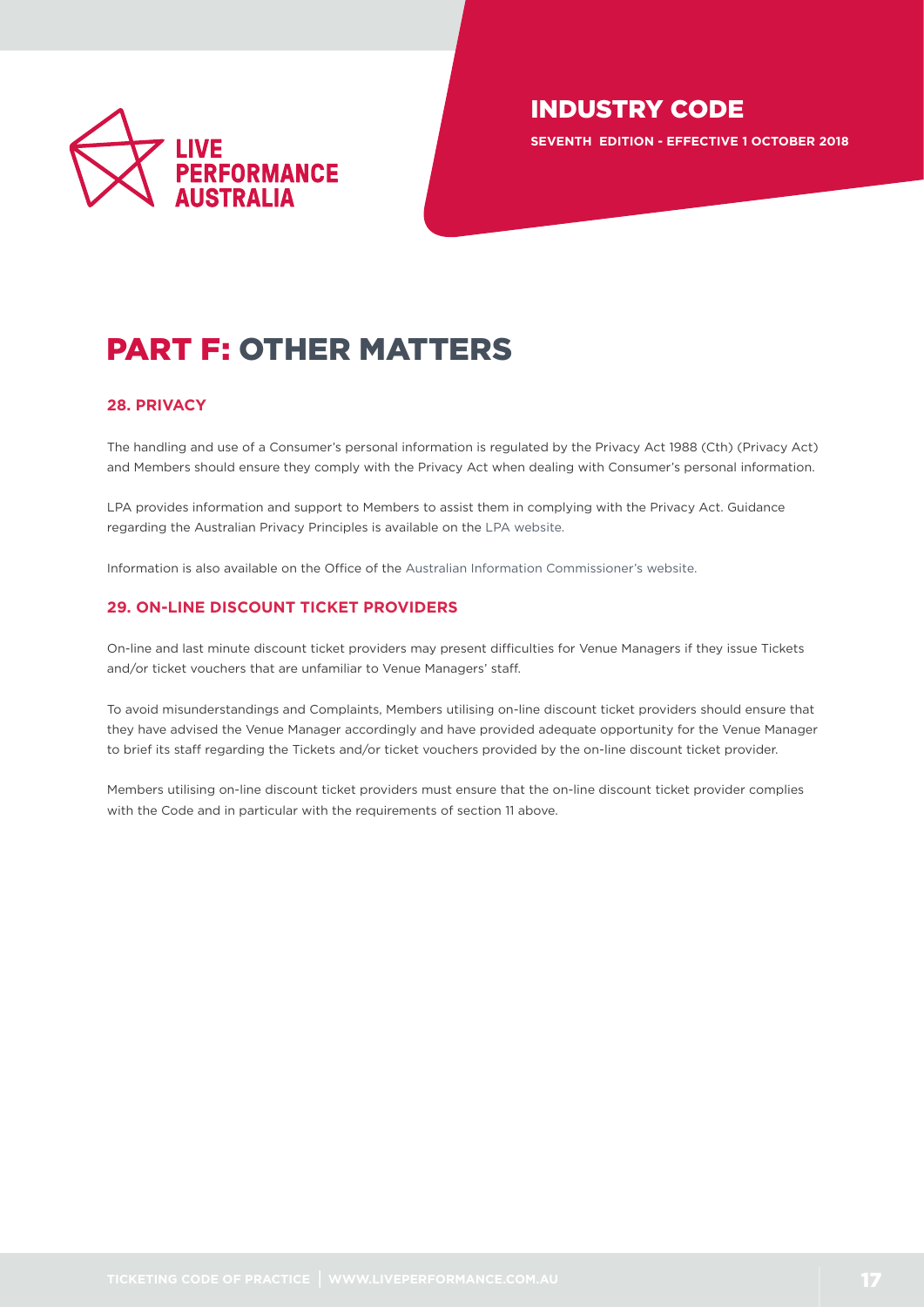

**SEVENTH EDITION - EFFECTIVE 1 OCTOBER 2018**

# PART G: DEFINITIONS AND INTERPRETATIONS

# **30. DEFINITIONS**

In this Industry Code, the following terms have the meanings set out below:

### **AEIA**

The Australian Entertainment Industry Association, being an organisation registered under the *Fair Work (Registered Organisations) Act 2009* (Cth).

### **AEIA Rules**

The *[Rules of the Australian Entertainment Industry Association](http://www.liveperformance.com.au)*, as amended from time to time and registered with the Fair Work Commission.

### **Australian Consumer Law**

The Australian Consumer Law set out in Schedule 2 to the *Competition and Consumer Act 2010* (Cth).

#### **Authorised Seller**

A person or organisation who or which is authorised by the Presenter or Venue Manager to sell Tickets for an Event. In some cases, the Venue Manager or Presenter may be the Authorised Seller.

Includes reference to a person authorised by the Presenter to sell Tickets as part of a package with travel, hospitality or accommodation benefits.

### **Code**

The Live Performance Australia Ticketing Code of Practice comprising the Consumer Code and this Industry Code.

# **Code Reviewer**

A person appointed by the Executive Council as referred to in the Consumer Code.

### **Complainant**

A Consumer who makes a Complaint.

### **Complaint**

A Complaint is a statement made to LPA or a Member that any product, service or situation is unsatisfactory or unacceptable.

#### **Consumer**

A person who purchases a Ticket to an Event.

Includes a person who holds a Ticket to an Event where this Code refers to matters occurring during an Event. Includes a person who is intending to purchase a Ticket to an Event where this Code refers to matters occurring prior to the purchase of a Ticket.

#### **Consumer Code**

The Consumer Code component of the Live Performance Australia Ticketing Code of Practice. Available on the [LPA website.](http://www.liveperformance.com.au/ticketing_code_practice)

### **Consumer Laws**

The Australian Consumer Law and State and Territory consumer protection legislation.

### **Event**

A live performance including but not limited to theatre, opera, dance, concert, festival, spectacular or arena event. Does not include a sporting event.

### **Executive Council**

The Council vested with the management of the AEIA, in accordance with the AEIA Rules.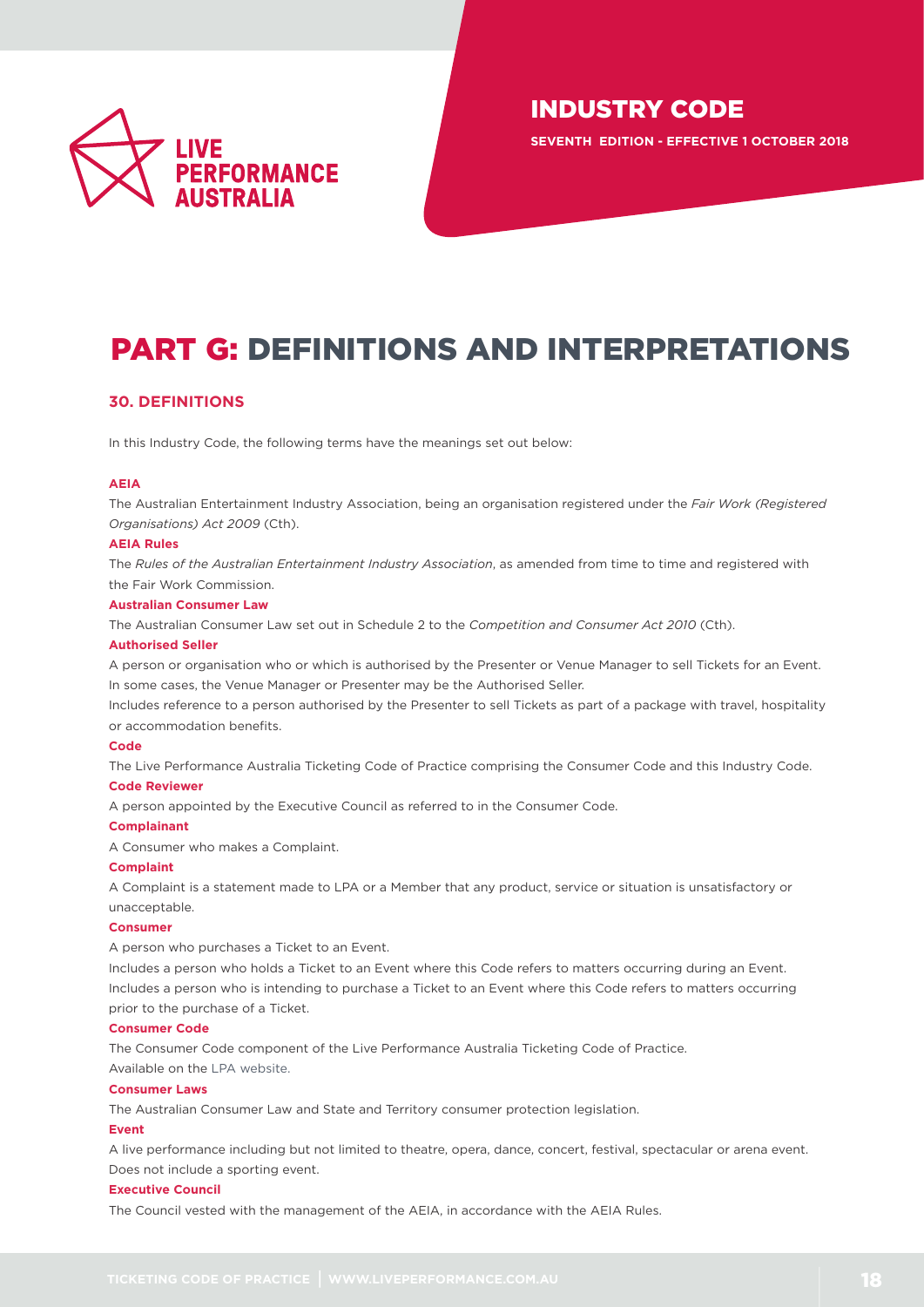

**SEVENTH EDITION - EFFECTIVE 1 OCTOBER 2018**

#### **Industry Code**

The Industry Code component of the Live Performance Australia Ticketing Code of Practice.

Available on the [LPA website.](http://www.liveperformance.com.au/ticketing_code_practice)

### **LPA**

Live Performance Australia (being the business name used by AEIA and under which AEIA operates).

### **LPA Complaints Officer**

An employee of LPA appointed to the role.

### **General Meeting**

A general meeting of Members, held in accordance with the AEIA Rules.

### **Member**

A financial member of AEIA in accordance with the *Fair Work (Registered Organisations) Act 2009* and the AEIA Rules.

Membership includes persons and organisations in the live performance industry who or which make Tickets available for sale, whether to the general public or otherwise.

#### **Presenter**

A person, organisation, promoter, producer or Venue Manager which presents Events.

Actions of a Presenter's staff are taken to be actions of the Presenter.

#### **Primary Ticket Market**

The market in which Tickets are sold by the Presenter or an Authorised Seller.

#### **Reseller**

A person who is seeking to resell, or reselling, a Ticket. Includes a person selling a Ticket via a Resale Platform. Includes any person or organisation, not being an Authorised Seller or otherwise approved by an Authorised Seller, who or which resells or offers to resell a Ticket at a premium price (i.e. higher than the original price) with the intention of reselling the Ticket in order to make a profit or gain some other financial benefit.

Includes any person or organisation who or which is considered to be a ticket scalper under any applicable legislation in Australia.

### **Resale Platform**

Any platform used to facilitate the sale of Secondary Tickets.

### **Resale Platform Guarantees**

Guarantees offered by Resale Platform Operators for Tickets sold via their Resale Platform.

These guarantees are separate and in addition to the Consumer Guarantees under the Australian Consumer Law.

#### **Resale Platform Operator**

The owner and/or operator of any Resale Platform.

#### **Secondary Purchaser**

The purchaser of a Secondary Ticket from a Reseller.

#### **Secondary Ticket**

Any Ticket resold by a Reseller.

### **Secondary Ticket Market**

The market in which Secondary Tickets are bought and sold.

### **Speculative Listing**

An offer to sell Secondary Tickets when the person offering to sell these Tickets does not have the legal title to the Tickets or the right to sell the Tickets.